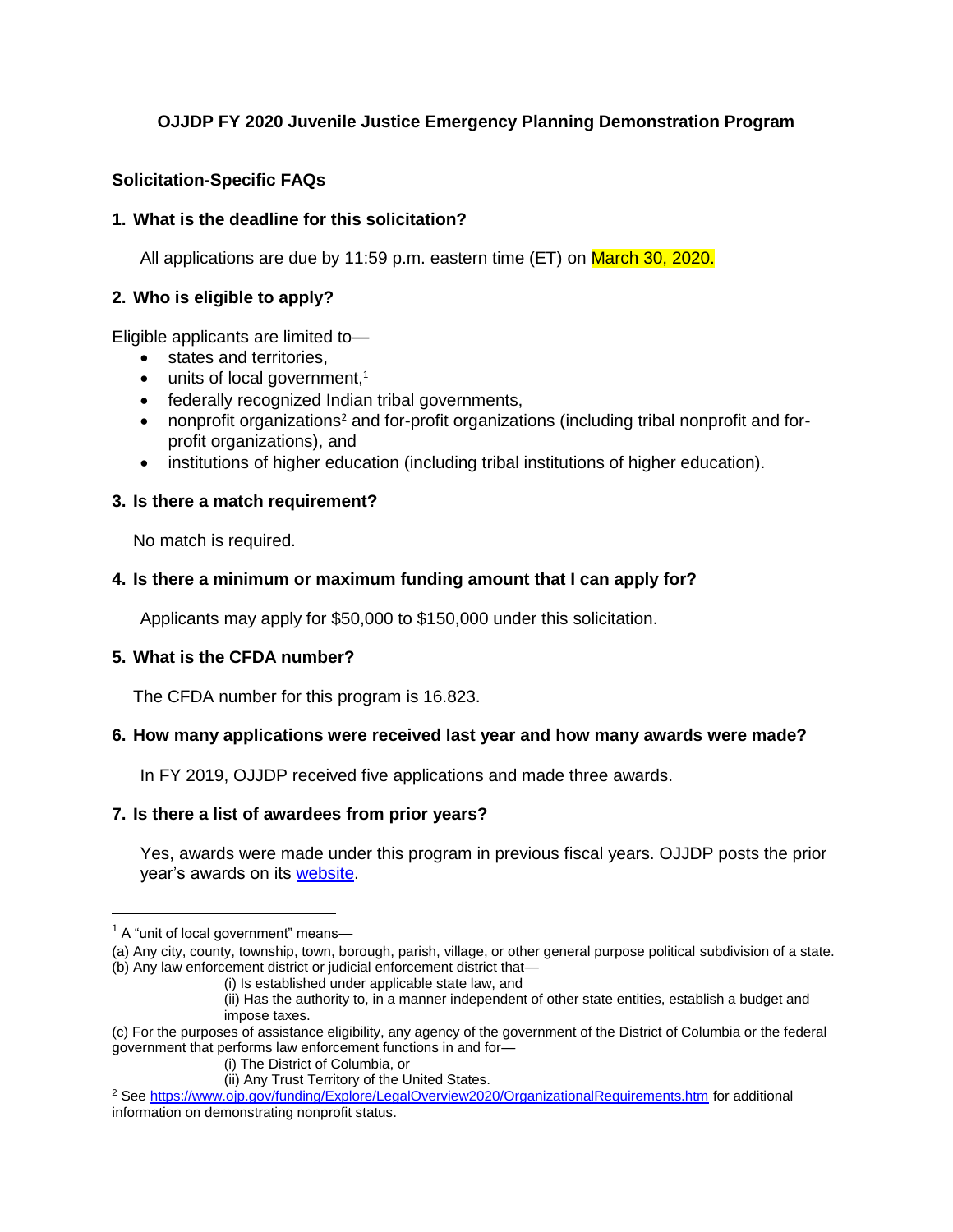# **8. What date should I list as the start date on the SF-424 form?**

Applicants may begin their proposed project dates on or after October 1, 2020.

# **General FAQs**

# **9. How do I apply for this funding opportunity?**

Applicants will submit their applications through Grants.gov, a "one-stop storefront" to find funding opportunities and apply for funding. To find complete instructions on how to register and submit an application, go to [www.Grants.gov.](http://www.grants.gov/)

# **10. Who do I contact for help with Grants.gov?**

If the applicant experiences technical difficulties during this process, call the Grants.gov Customer Support Hotline at 800–518–4726 or 606–545–5035, 24 hours a day, 7 days a week, except federal holidays.

# **11. What is a D-U-N-S number and how do I get one?**

A D-U-N-S number is a unique nine-digit identification number provided by the commercial company Dun and Bradstreet. This unique entity identifier is used for tracking purposes, and to validate address and point of contact information for applicants, recipients, and subrecipients. It will be used throughout the life cycle of an OJP award. Obtaining a D-U-N-S number is a free, one-time activity. Call Dun and Bradstreet at 866–705–5711 to obtain a D-U-N-S number or apply online at [www.dnb.com.](http://www.dnb.com/) A D-U-N-S number is usually received within 1–2 business days.

# **12. What is the System for Award Management (SAM), and how do I register?**

The System for Award Management replaces the Central Contractor Registration (CCR) database as the repository for standard information about federal financial assistance applicants, recipients, and subrecipients. OJP requires all applicants (other than individuals) for federal financial assistance to maintain current registrations in the SAM database. Applicants must register in SAM to successfully register in Grants.gov. (Previously, organizations that had submitted applications via Grants.gov were registered with CCR, as it was a requirement for Grants.gov registration. SAM registration replaces CCR as a prerequisite for Grants.gov registration.) Applicants must update or renew their SAM registration annually to maintain an active status.

Applicants that were previously registered in the CCR database must, at a minimum:

- Create a SAM account; and
- Log into SAM and migrate permissions to the SAM account (all the entity registrations and records should already have been migrated).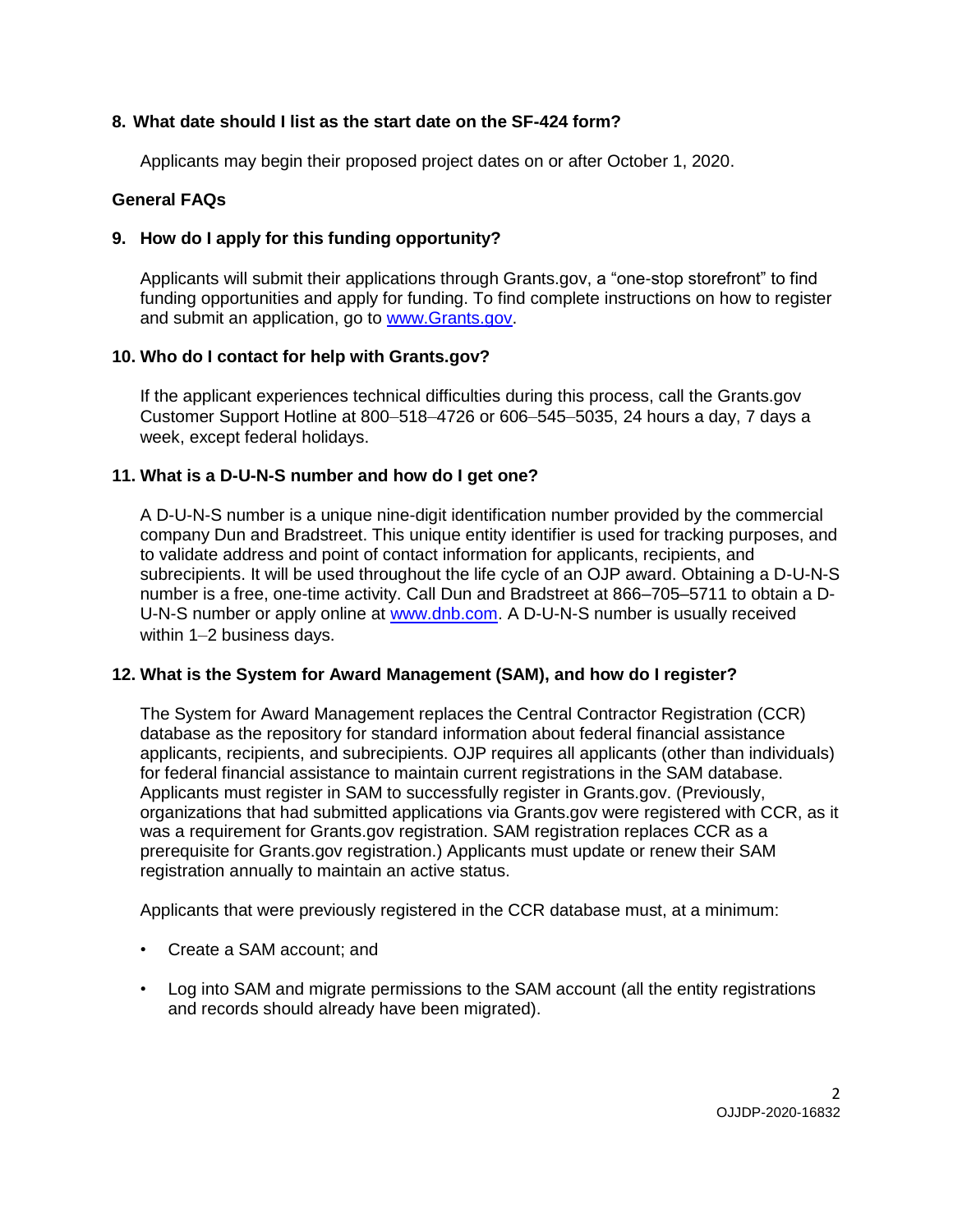Applicants that were not previously registered in the CCR database must register in SAM prior to registering in Grants.gov. Information about SAM registration procedures can be accessed at https://www.sam.gov/SAM/.

### **13. What information is included in the page limit?**

The program narrative should be double-spaced with 1-inch margins, not exceeding 30 pages of 8½ by 11 inches, and use a standard 12-point Times New Roman font. Pages should be numbered "1 of 30," etc. The tables, charts, pictures, etc., including all captions, legends, keys, subtext, etc., may be single-spaced, and will count in the 30-page limit. Material required under the "Project Abstract," "Budget and Budget Narrative," and "Other Attachments" sections will not count toward the program narrative page count. In addition, applicants may provide bibliographical references as a separate attachment that will not count toward the 30-page program narrative limit. If the program narrative fails to comply with these length-related restrictions, OJJDP may consider the application to be noncompliant in peer review and final award decisions.

# **14. Is there a budget format or sample that is available?**

The Budget Detail Worksheet and Budget Narrative are now combined in a single document collectively referred to as the Budget Detail Worksheet. A Budget Detail Worksheet form is available on OJP's [website.](https://ojp.gov/funding/Apply/Forms/BudgetDetailWorksheet.htm)

### **15. In my application, do I need to address all performance measures listed in this specific solicitation?**

A summary of the specific performance measures that OJJDP will use to measure grantee performance is under the section within the solicitation titled "Performance Measures." Applicants should include a brief narrative discussion in their application that indicates their understanding of the performance measures for this solicitation and how they intend to provide the required data to OJJDP.

### **16. Can I submit a paper version via U.S. mail instead of an electronic application through the Grants.gov system?**

No. Applicants must submit their applications electronically. OJJDP will not accept paper submissions.

### **17. How does the review and awarding process work? How can I track the status of my application?**

Peer reviewers will review the applications submitted under this solicitation that meet basic minimum requirements. OJJDP may use either internal peer reviewers, external peer reviewers, or a combination, to review the applications. An external peer reviewer is an expert in the subject matter of a given solicitation who is NOT a current DOJ employee. An internal peer reviewer is a current DOJ employee who is well-versed or has expertise in the subject matter of this solicitation. A peer review panel will evaluate, score, and rate applications that meet basic minimum requirements. Peer reviewers' ratings and any resulting recommendations are advisory only. In addition to peer review ratings,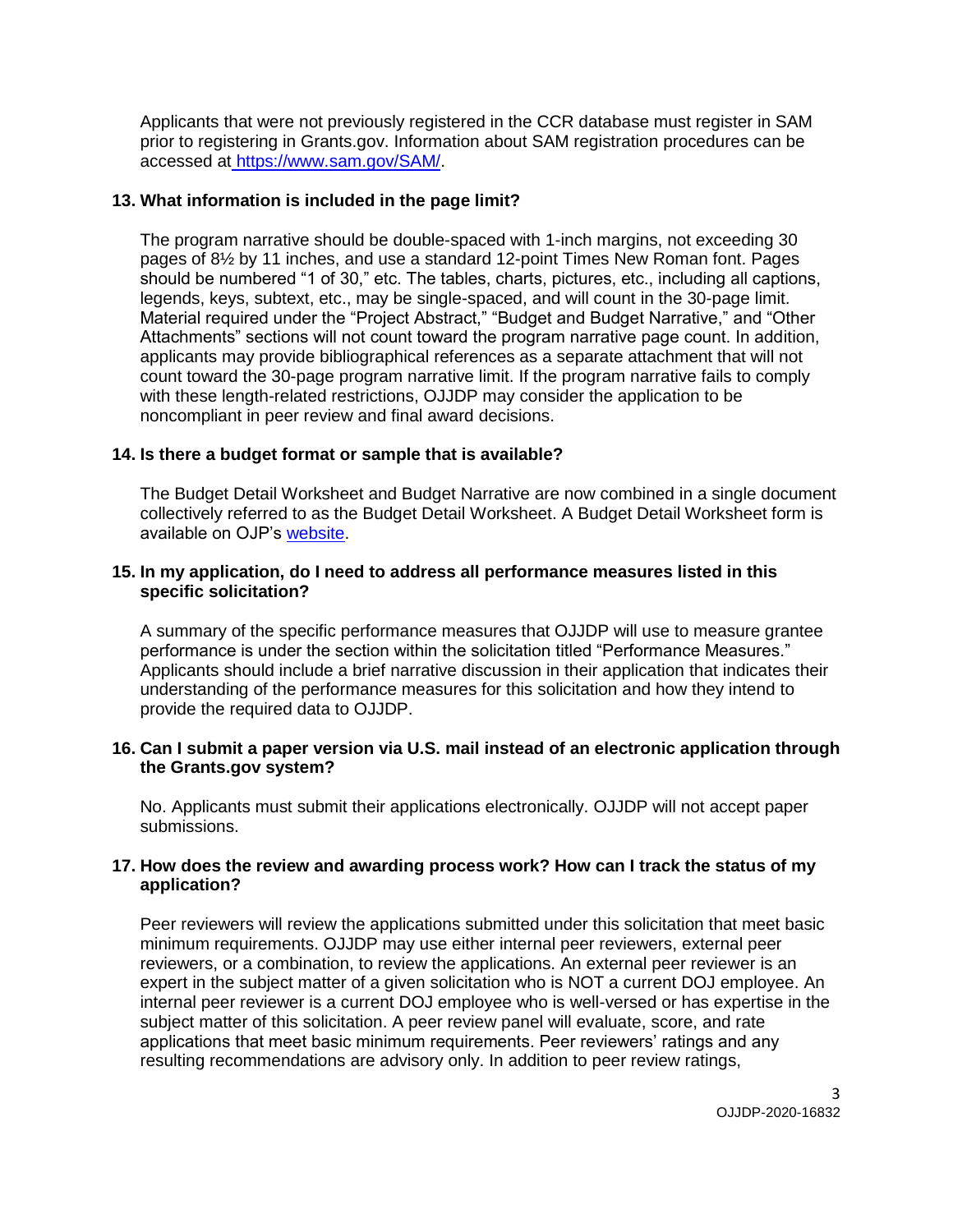considerations for award recommendations and decisions may include, but are not limited to geographic diversity, strategic priorities, past performance, and available funding.

The Office of the Chief Financial Officer, in consultation with OJJDP, reviews applications for potential discretionary awards to evaluate the fiscal integrity and financial capability of applicants; examines proposed costs to determine if the Budget Detail Worksheet and budget narrative accurately explain project costs; and determines whether costs are reasonable, necessary, and allowable under applicable federal cost principles and agency regulations. During that time, you may be asked additional questions about your application for clarification purposes.

Absent explicit statutory authorization or written delegation of authority to the contrary, all final award decisions will be made by the Assistant Attorney General, who also may consider other factors, including but not limited to geographic diversity, strategic priorities, past performance, and available funding.

To prevent compromising the integrity of the competitive review process, OJJDP will not discuss details regarding the status of your applications until all awards have been made to grant recipients. OJJDP expects to make awards by no later than September 30, 2020.

#### **18. How will I be notified if my agency is selected to receive an award?**

Both the point of contact and the authorizing official listed on the grant application will receive an email award notification, which will provide further information on procedures for receiving funds. Applicants receiving an award will be notified by September 30, 2020.

### **19. How will I be notified if my agency is not selected to receive an award?**

Both the point of contact and the authorizing official listed on the grant application will receive an email notification and a summary of the peer review comments by October 30, 2020.

#### **20. I am experiencing technical difficulties submitting my applications to Grants.gov. Is there an alternate way to submit my application?**

Applicants that experience unforeseen Grants.gov technical issues beyond their control that prevent them from submitting their application by the deadline must contact the Grants.gov [Customer Support Hotline](http://www.grants.gov/web/grants/support.html) or the [SAM Help Desk](https://www.fsd.gov/fsd-gov/home.do) (Federal Service Desk) to report the technical issue and receive a tracking number. Then the applicant must email the Response Center at [grants@ncjrs.gov](mailto:grants@ncjrs.gov) **within 24 hours after the application deadline** and request approval to submit their application. The email must describe the technical difficulties and include a timeline of the applicant's submission efforts, the complete grant application, the applicant's DUNS number, and any Grants.gov Help Desk or SAM tracking number(s). **Note: OJJDP** *does not* **automatically approve requests***.* After the program office reviews the submission, and contacts the Grants.gov or SAM Help Desk to validate the reported technical issues, OJP will inform the applicant whether the request to submit a late application has been approved or denied. If OJP determines that the applicant failed to follow all required procedures, which resulted in an untimely application submission, OJP will deny the applicant's request to submit their application.